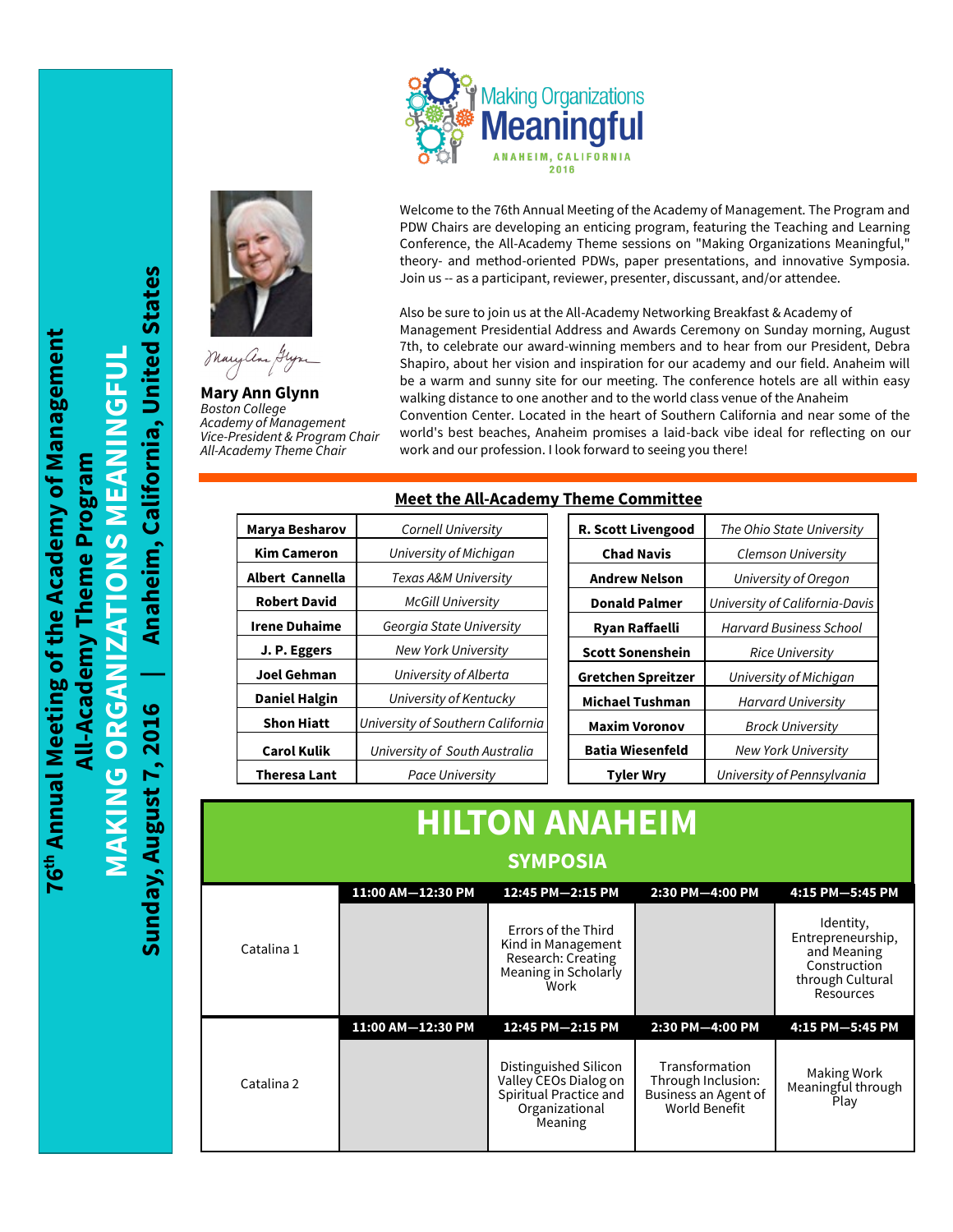

## **HILTON ANAHEIM SYMPOSIA**

|              | 11:00 AM-12:30 PM                                                                                                        | 12:45 PM-2:15 PM                                                                                          | 2:30 PM-4:00 PM                                                                                                       | 4:15 PM-5:45 PM                                                                                                     |
|--------------|--------------------------------------------------------------------------------------------------------------------------|-----------------------------------------------------------------------------------------------------------|-----------------------------------------------------------------------------------------------------------------------|---------------------------------------------------------------------------------------------------------------------|
| Catalina 4   |                                                                                                                          | Making Organizations<br>(More) Meaningful via<br><b>Improved Diversity</b><br>Scholarship and<br>Practice | Supporting<br>Employment<br>Outcomes for<br>Individuals with a<br>Disability                                          | Twenty-five Years<br>after the ADA: How<br>Can Organizations<br>Meaningfully Impact<br>People with<br>Disabilities? |
|              | 11:00 AM-12:30 PM                                                                                                        | 12:45 PM-2:15 PM                                                                                          | 2:30 PM-4:00 PM                                                                                                       | 4:15 PM-5:45 PM                                                                                                     |
| Catalina 5   |                                                                                                                          | Shaping the<br>Enterprise Future:<br>Large Companies<br>that Transcend their<br><b>Early Success</b>      | Institutional<br>Foundations of<br>Entrepreneurship in<br><b>Global Contexts</b>                                      | Looking into the<br>Bhagavad Gita for<br>Managing<br>Organizations to<br>Become Meaningful                          |
|              | 11:00 AM-12:30 PM                                                                                                        | 12:45 PM-2:15 PM                                                                                          | 2:30 PM-4:00 PM                                                                                                       | 4:15 PM-5:45 PM                                                                                                     |
| Catalina 6   |                                                                                                                          | Relational<br>Ambivalence at Work                                                                         | <b>Business Journalism</b><br>at a Crossroads                                                                         | Mayors as<br>Entrepreneurs:<br>Meaningful<br>Leadership Legacies<br>With Immediate<br>Impact                        |
|              | 11:00 AM-12:30 PM                                                                                                        | 12:45 PM-2:15 PM                                                                                          | 2:30 PM-4:00 PM                                                                                                       | 4:15 PM-5:45 PM                                                                                                     |
| Malibu       | Conducting<br>Meaningful Research<br>in Management in<br>Africa                                                          | To B or Not to B:<br>Hybrids as<br>Meaning-making<br>Opportunities within<br>and across<br>Disciplines    | Authenticity,<br>Meaning &<br>Organizations:<br>Challenges &<br>Channels for<br>Advancing<br>Authenticity<br>Research | Making<br>Organizations<br>Meaningful-<br>Rethinking<br>Management<br>around Dignity and<br>Well-being              |
|              | 11:00 AM-12:30 PM                                                                                                        | 12:45 PM-2:15 PM                                                                                          | 2:30 PM-4:00 PM                                                                                                       | 4:15 PM-5:45 PM                                                                                                     |
| San Simeon A | <b>Making Universities</b><br>Meaningful: The<br>Influence of College<br><b>Athletics</b>                                | Entrepreneur<br>Negotiations:<br><b>Building Meaningful</b><br>Organizations                              | The Role of<br>Values-based<br>Leadership and<br>Followership in<br><b>Employee Stress</b>                            | The EVErest Project:<br>Executive Women at<br>the Intersection of<br>Race, Gender &<br>Power                        |
|              | 11:00 AM-12:30 PM                                                                                                        | 12:45 PM-2:15 PM                                                                                          | 2:30 PM-4:00 PM                                                                                                       | 4:15 PM-5:45 PM                                                                                                     |
| San Simeon B |                                                                                                                          |                                                                                                           |                                                                                                                       | Creating and<br>Orchestrating<br>Heterarchical<br>Advantage in the<br>Global and Local<br>Context                   |
|              | 11:00 AM-12:30 PM                                                                                                        | 12:45 PM-2:15 PM                                                                                          | 2:30 PM-4:00 PM                                                                                                       | 4:15 PM-5:45 PM                                                                                                     |
| Santa Monica | Are Organizations Still<br>Relevant to<br>Organizational<br>Studies,<br>Theoretically,<br>Empirically,<br>Pragmatically? | The Ecosystem of<br>Meaningfulness:<br>Through Innovation<br>to Social Impact                             |                                                                                                                       | <b>Mobilizing Meaning</b><br>in Times of Crisis                                                                     |

Anaheim, California, United States **Sunday, August 7, 2016 | Anaheim, California, United States** 76th Annual Meeting of the Academy of Management **76th Annual Meeting of the Academy of Management MAKING ORGANIZATIONS MEANINGFUL MAKING ORGANIZATIONS MEANINGFUL** All-Academy Theme Program **All-Academy Theme Program** Sunday, August 7, 2016